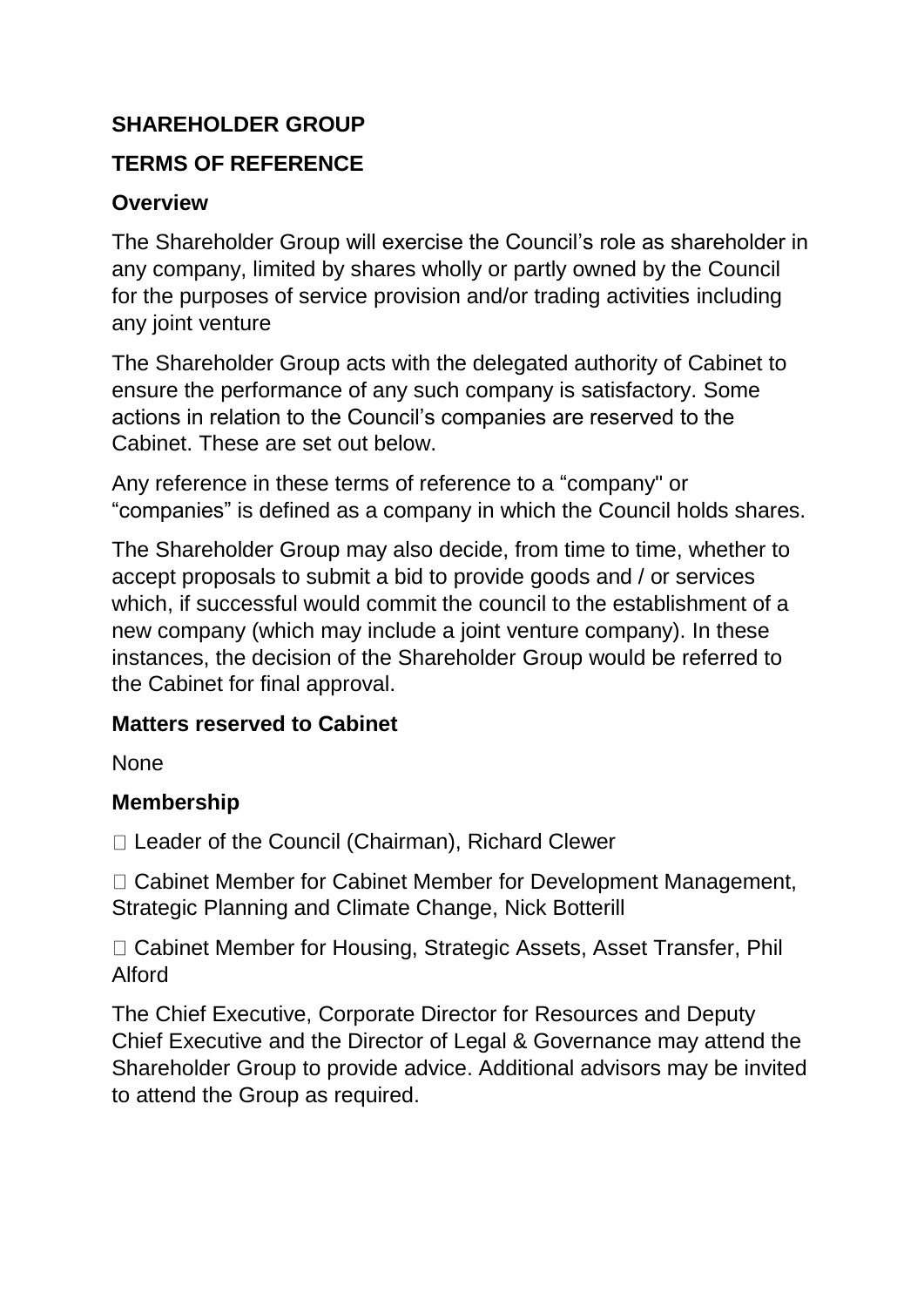Changes to the Membership of the Shareholder Group will be agreed by the Leader of the Council and given effect by the Director of Legal & Governance.

## **Purpose**

The Shareholder Group will:

1. Have the power to appoint and remove Company Directors

2. Approve and monitor Company Business Plans

3. Approve the allotment of further shares in a Company (whether to third party shareholders or the Council)

4. Exercise any reserved powers in the Articles of a Company and any Shareholder Agreement with a Company

5. Endorse any amendments to Company Business Plans

6. Periodically evaluate financial performance of a Company

7. Agree significant capital or revenue investments proposed by a Company

8. Determine the distribution of any surplus or the issue of any dividends from a Company

9. Consider any recommendation from Company Directors to cease trading

10. Report to the Council annually on trading activity

11. Review the risks associated with trading activities.

The Shareholder Group will not have operational control over Companies. All decisions regarding the day-to-day operation of each Company, its business developments and commercial opportunities, staff terms and conditions and the development and implementation of its internal procedures, rest with the Directors of each Company.

# **Relationship to scrutiny**

Select Committees will retain their scrutiny function in relation to the Shareholder Board. The Overview & Scrutiny Management Committee will be able to call the Shareholder Group to account for progress in relation to any Company for which the Council is a shareholder and any returns it is making.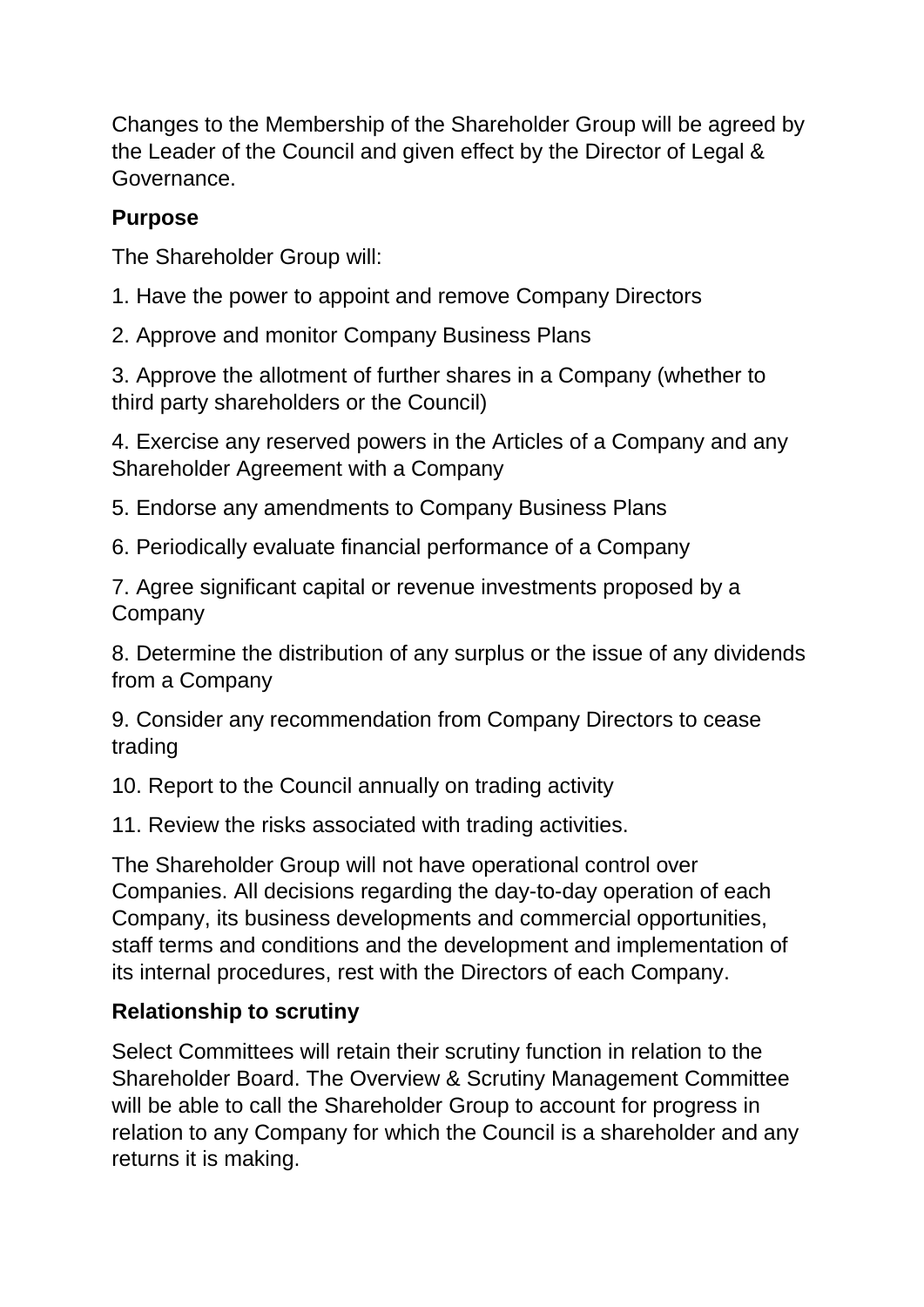# **Scope**

In respect of Teckal-compliant companies

The Shareholder Group will:

1. Monitor Teckal compliance at least annually.

2. Ensure the Business Plan of a Teckal compliant Company is aligned to the corporate objectives of the Council.

In respect of non Teckal-compliant wholly Council-owned companies

The Shareholder Group will:

1. Seek to achieve appropriate returns on investment from trading activities.

2. Ensure trading activities are conducted in accordance with the values of the Council.

In respect of any shareholding and/or joint ventures

The Shareholder Group will:

1. Evaluate the return and benefits of the shareholding against the values of the Council.

2. Where appropriate, exercise influence over the company and /or joint ventures in accordance with the values of the Council.

In respect of the submission of a bid which will commit the council to the establishment of a company (or Joint Venture)

The Shareholder Group will:

1. Evaluate the return and benefits of the proposal, including an evaluation of the proposed profit share in a Joint Venture.

2. Seek to achieve appropriate returns on investment from trading activities.

3. Ensure trading activities are conducted in accordance with the values of the Council.

# **Operation of the Shareholder Group**

1. [Subject to the matters reserved to Cabinet stated above,]The Cabinet has delegated to the Shareholder Group the authority to take decisions in respect of 100% of the Council's shareholding in any Company.